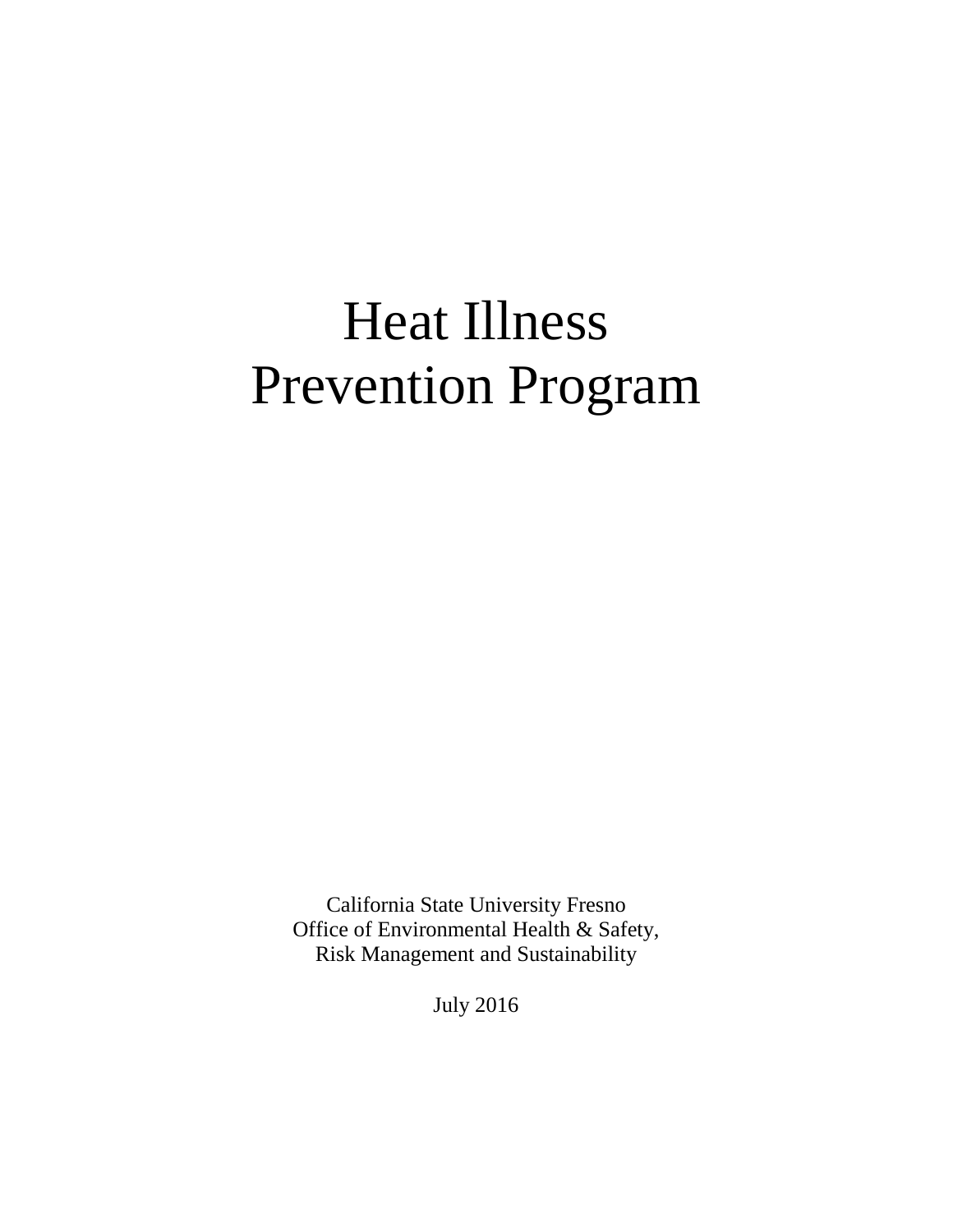# I. Policy

Employees working in outdoor places of employment or in other areas at times when the environmental risk factors for heat illness are present, are at risk for developing heat illnesses if they do not protect themselves appropriately. The objective of this program is employee awareness regarding heat illness symptoms, ways to prevent illness, and what to do if symptoms occur.

It is the policy of California State University, Fresno that any employee who works outdoors in the heat and all individuals who supervise these employees must comply with the procedures in this program and in the Injury and Illness Prevention Program.

## II. Authority

Title 8 of the California Code of Regulations, Section 3395.

## III. Scope

This program applies to employees and supervisors working in outdoor places of employment during those times when the environmental risk factors for heat illness are present.

## IV. Definitions

Acclimatization – The temporary adaptation of the body to work in the heat that occurs gradually when a person is exposed to it. Acclimatization peaks in most people within four to fourteen days of regular work for about two hours per day in the heat.

Environmental Risk Factors For Heat Illness – The working conditions that create the possibility that heat illness could occur, including air temperature, relative humidity, radiant heat from the sun and other sources, conductive heat sources such as the ground, air movement, workload severity and duration, protective clothing and personnel protective equipment worn by employees.

Heat Illness – A serious medical condition resulting from the body's inability to cope with a particular heat load, and includes heat cramps, heat exhaustion, heat syncope, and heat stroke. See the fact sheet for specific information on the forms of heat illness.

Personal Risk Factors For Heat Illness – Factors such as an individual's age, degree of acclimatization, health, water consumption, alcohol consumption, caffeine consumption, and use of prescription medications that affect the body's water retention or other physiological responses to heat.

Preventative Recovery Period – A period of time to recover from the heat in order to prevent heat illness.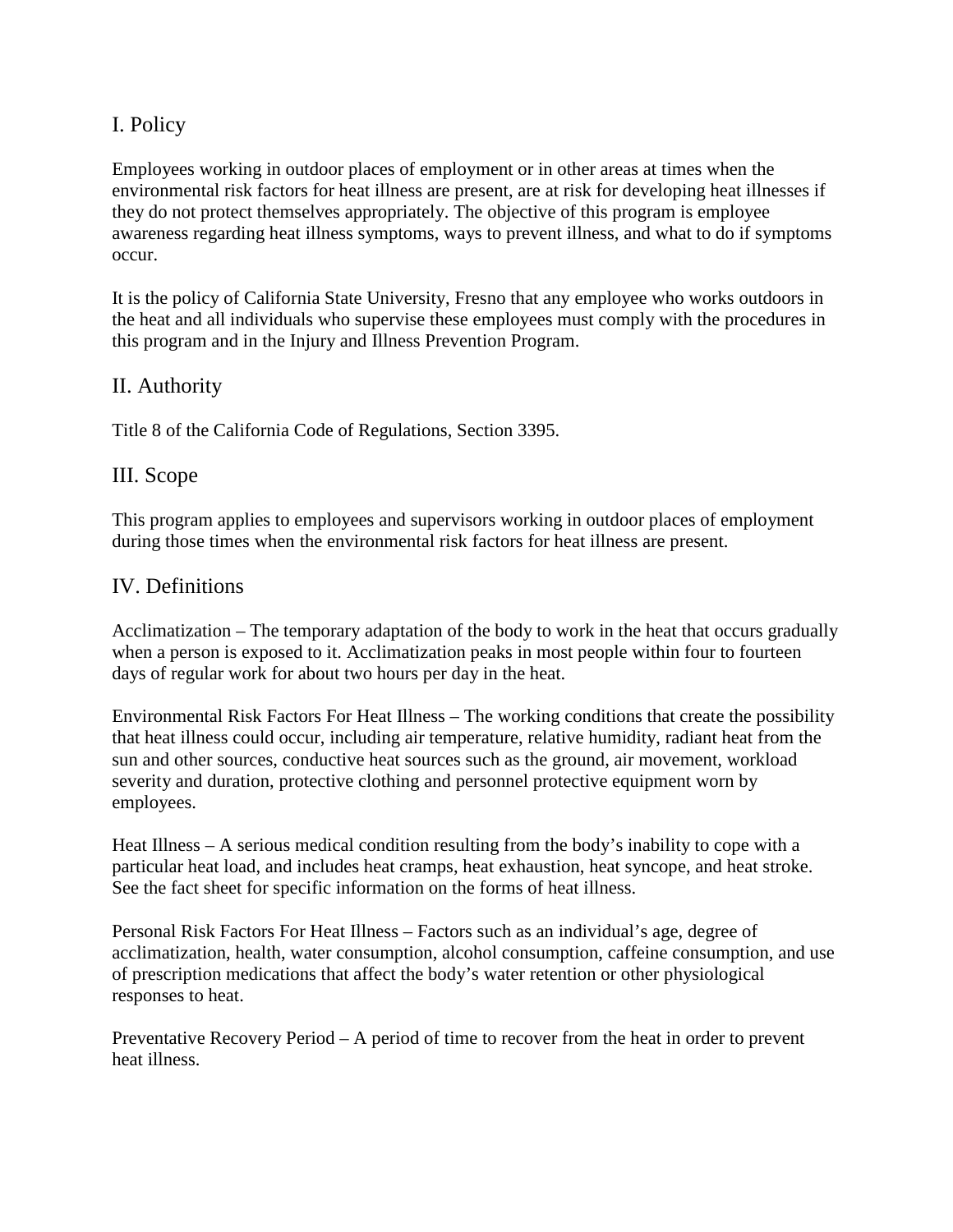Shade – The blockage of direct sunlight. Canopies, umbrellas, and other temporary structures or devices may be used to provide shade. One indicator that blockage is sufficient is when objects do not cast a shadow in the area of blocked sunlight. Shade is not adequate when heat in the area of shade defeats the purpose of shade, which is to allow the body to cool. For example, a car sitting in the sun does not provide acceptable shade to a person inside it, unless the car is running with air conditioning.

# V. Accountability

Environmental Health and Instructional Safety

- A. Prepare and maintain a written program which complies with the requirements of Cal/OSHA Title 8, 3395.
- B. Provide training to all potentially impacted employees and their supervisors on the risks and prevention of heat illness, including how to recognize symptoms and respond when they appear. Training should be provided annually as a refresher prior to the start of the summer season.

Directors, Managers, and Supervisors

- A. Identify all employees who are required to work outdoors where potential heat illness could occur and identify the supervisor of the employees.
- B. Assure that adequate water and shade are available at a job site when the environmental risk factors for heat illness are present.
- C. Ensure that all affected employees have received proper training on heat illness prevention.
- D. Ensure that the requirements in this program are followed.
- E. Contact University Police to request emergency medical services in the event medical assistance is required. Police will direct emergency medical services to the work site.

Affected Employees

- A. Comply with the provisions of the Heat Illness Prevention Program, as described in this document and in the training sessions they attend.
- B. Ensure they have drinking water available at all times when the environmental risk factors for heat illness are present.
- C. Ensure they have access to a shaded area to prevent or recover from heat related symptoms.
- D. Report heat related illness symptoms to the supervisor or directly to the Service Center.
- E. Look for the signs and symptoms of heat stress on your co-workers.

# VI. Program

Access to Water

Employees must have access to potable drinking water and encouraged to frequently consume small amounts of water throughout the day – up to 4 cups per hour depending heat conditions. If plumbed potable water is not readily accessible, provide portable water containers or bottled water.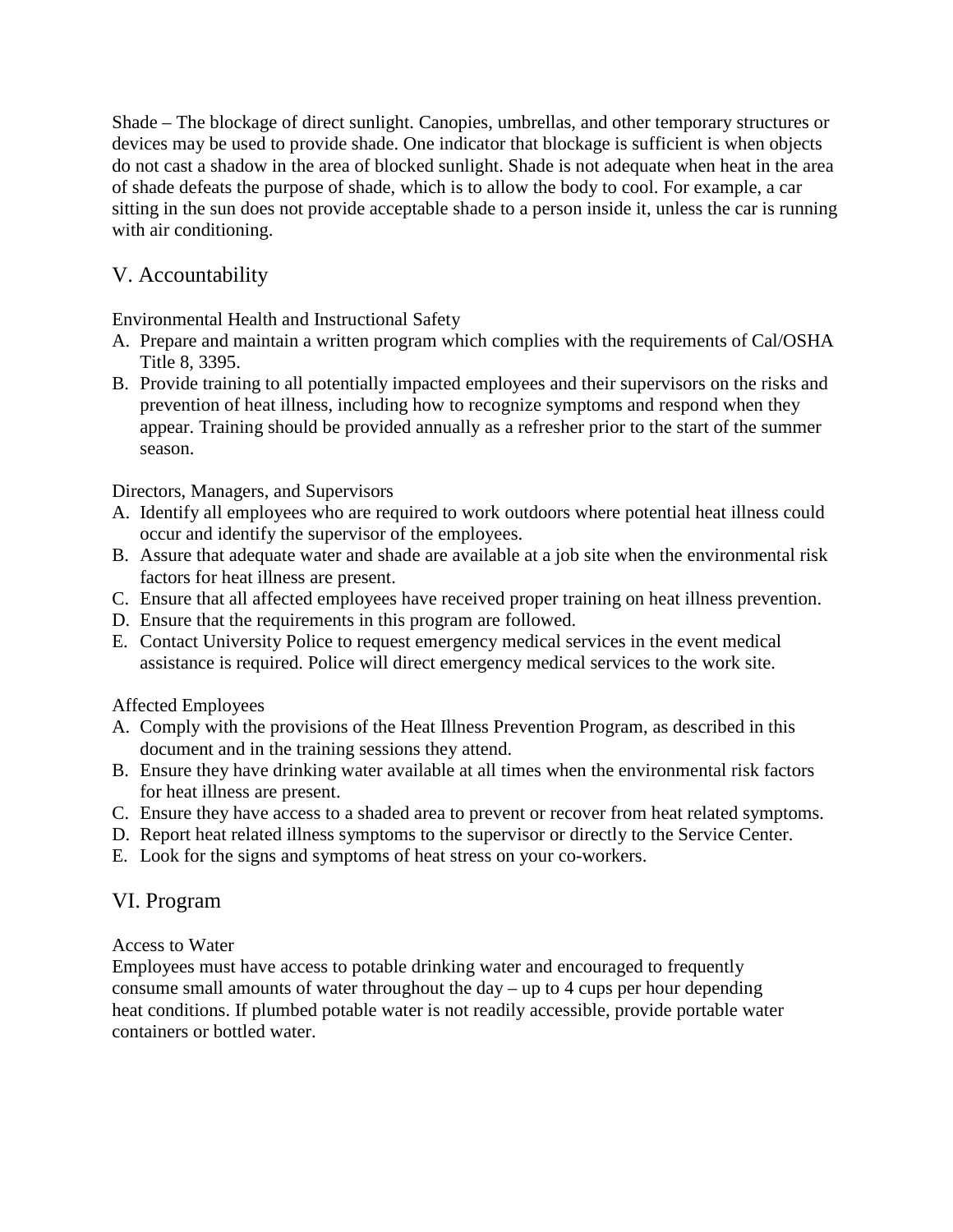#### Shade

Employees suffering from heat related illnesses or in need of a recovery period from the heat must be provided with access to an area with shade that is either open to the air or provided with ventilation or cooling for a period of no less than five minutes. Access to shade must be permitted at all times. Other methods of cooling, other than shade, can be used if it can be demonstrated that these methods are at least as effective as shade.

#### **Training**

Training must be provided for employees working on job tasks where environmental risk factors for heat illness are present, and training for their respective supervisors. Refresher training must be provided annually.

- A. Employees All employees working on job tasks where environmental risk factors for heat illness are present shall receive instruction before being assigned to work tasks. Training topics shall include the following:
	- 1. Environmental and personal risk factors for heat illness.
	- 2. Procedures for identifying, evaluating, and controlling exposures to the environmental and personal risk factors for heat illness.
	- 3. Employees who experience excessive sweating require frequent consumption of small quantities of water, up to 4 cups per hour when working in extreme conditions of heat.
	- 4. Importance of acclimatization.
	- 5. Different types, signs, and symptoms of heat illness.
	- 6. Importance of immediately reporting symptoms or signs of heat illness in themselves or in coworkers to their supervisor.
	- 7. Procedures for responding to symptoms of possible heat illness, including how emergency medical services will be contacted and provided, should they become necessary.
	- 8. Campus procedures for contacting emergency medical services.
- B. Supervisors and Affected Employees Supervisors or their designees shall receive training on the following topics prior to being assigned to supervise outdoor employees:
	- 1. Information as detailed above in employee training requirements.
	- 2. Procedures the supervisor must follow to implement the provisions of this program.
	- 3. Procedures the supervisor must follow when an employee exhibits symptoms consistent with possible heat illness, including emergency response.

# VI. RECORDS

All training records prepared in association with the Heat Illness Prevention Program will be maintained by Environmental Health and Instructional Safety or the department.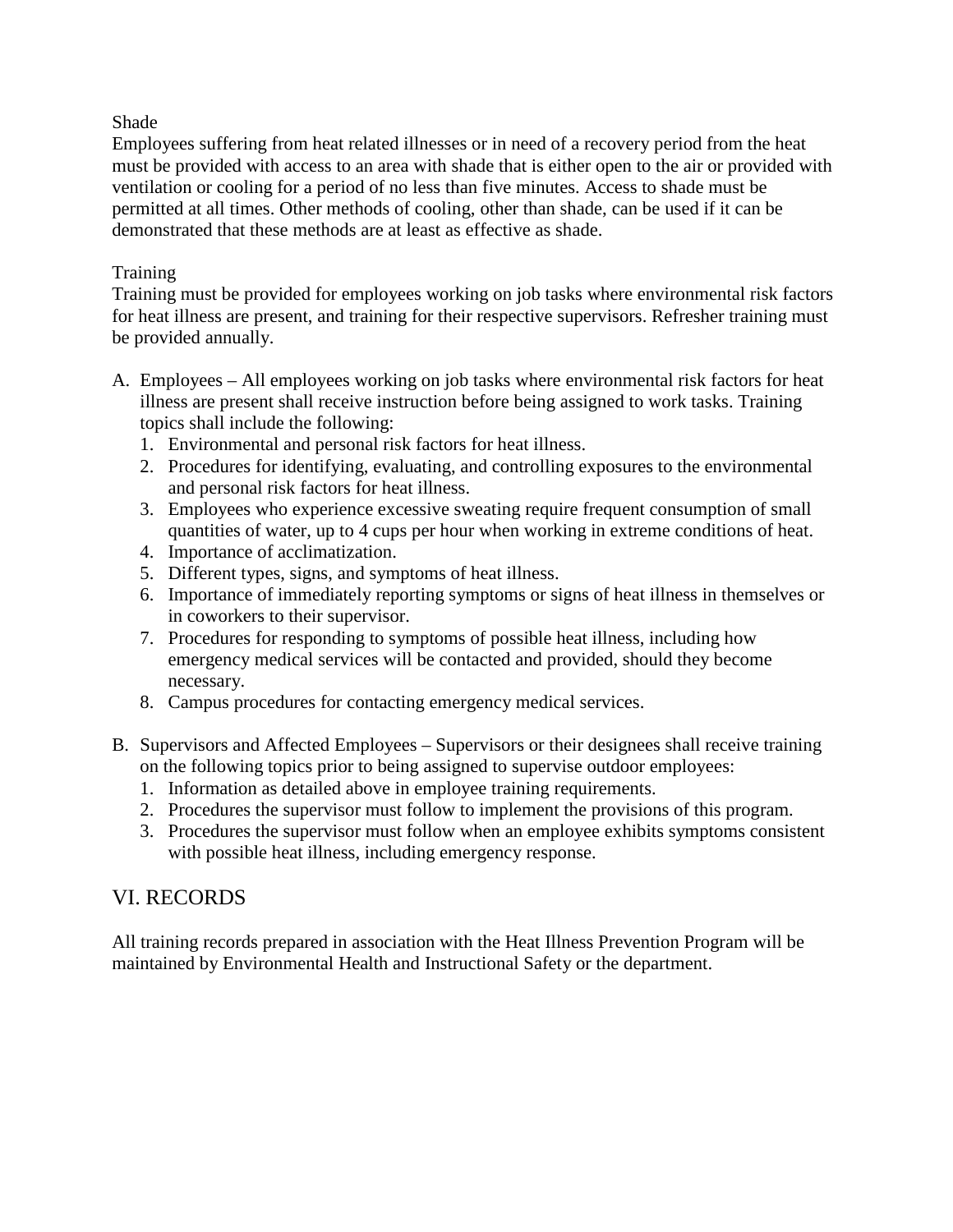# HEAT STRESS FACT SHEET

High temperatures and humidity stress the body's ability to cool itself, and heat illness becomes a special concern during hot weather. There are three major forms of heat illnesses: heat cramps, heat exhaustion, and heat stroke, with heat stroke being a life threatening condition.

#### Heat Cramps

Heat cramps are muscle spasms which usually affect the arms, legs, or stomach. Frequently they don't occur until sometime later after work, at night, or when relaxing. Heat cramps are caused by heavy sweating, especially when water is replaced by drinking, but not salt or potassium. Although heat cramps can be quite painful, they usually don't result in permanent damage. To prevent them, drink electrolyte solutions such as Gatorade during the day and try eating more fruits like bananas.

#### Heat Exhaustion

Heat exhaustion is more serious than heat cramps. It occurs when the body's internal air conditioning system is overworked, but hasn't completely shut down. In heat exhaustion, the surface blood vessels and capillaries, which originally enlarged to cool the blood, collapse from loss of body fluids and necessary minerals. This happens when you don't drink enough fluids to replace what you're sweating away.

The symptoms of heat exhaustion include: headache, heavy sweating, intense thirst, dizziness, fatigue, loss of coordination, nausea, impaired judgment, loss of appetite, hyperventilation, tingling in hands or feet, anxiety, cool moist skin, weak and rapid pulse (120-200), and low to normal blood pressure.

Somebody suffering these symptoms should be moved to a cool location such as a shaded area or air-conditioned building. Have them lie down with their feet slightly elevated. Loosen their clothing, apply cool, wet cloths or fan them. Have them drink water or electrolyte drinks. Try to cool them down, and have them checked by medical personnel. Victims of heat exhaustion should avoid strenuous activity for at least a day, and they should continue to drink water to replace lost body fluids.

#### Heat Stroke

Heat stroke is a life threatening illness with a high death rate. It occurs when the body has depleted its supply of water and salt, and the victim's body temperature rises to deadly levels. A heat stroke victim may first suffer heat cramps and/or the heat exhaustion before progressing into the heat stroke stage, but this is not always the case. It should be noted that, on the job, heat stroke is sometimes mistaken for heart attack. It is therefore very important to be able to recognize the signs and symptoms of heat stroke - and to check for them anytime an employee collapses while working in a hot environment.